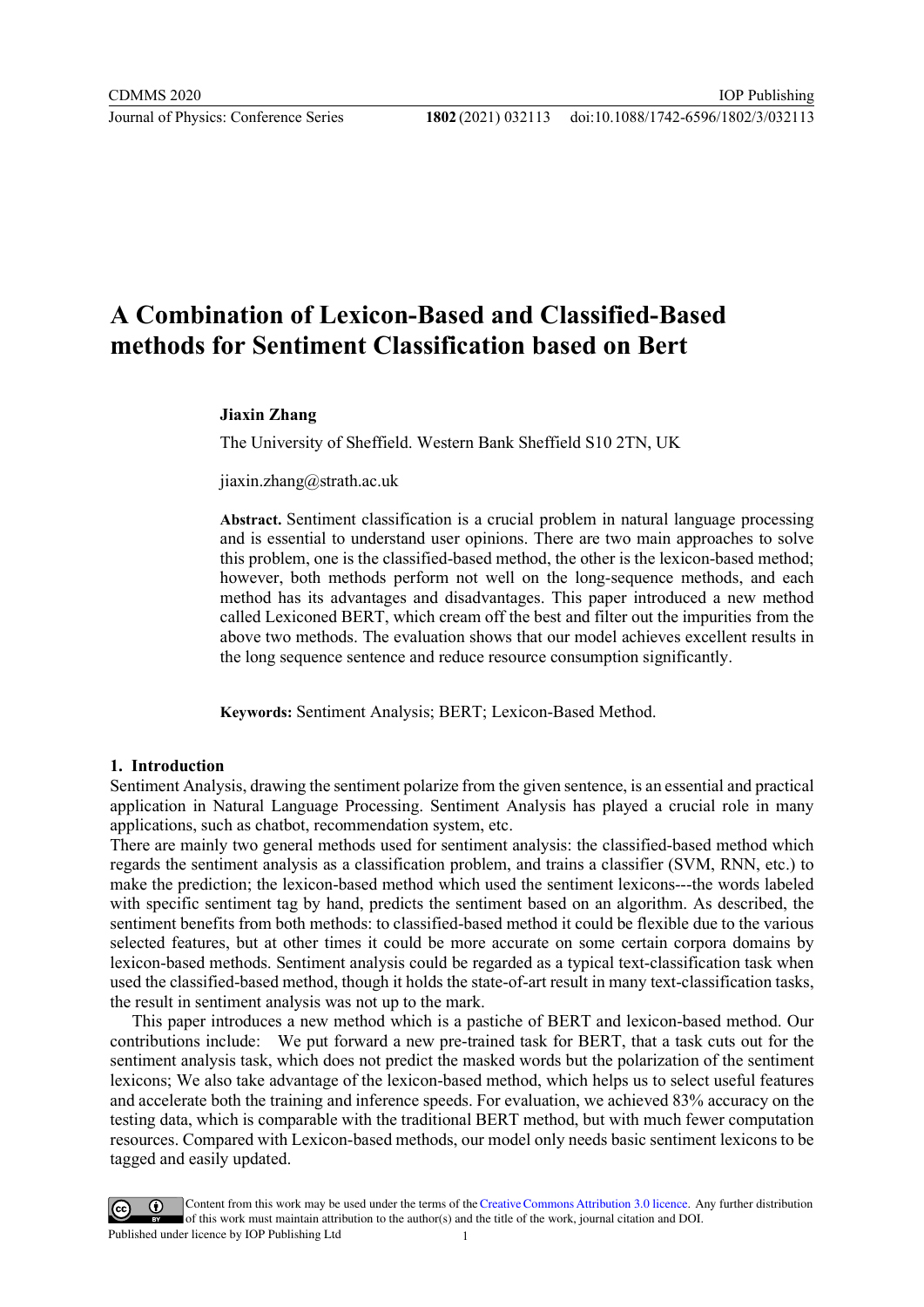### 2. Related Work

### 2.1. Sentiment Analysis

Many researchers have tested multiple models on the sentiment classification tasks.[1] Bo Pang et al. [2] trained three models (Naïve Bayes, Maximum Entropy, and SVM) on a movie review corpus, the result surpasses the random-choice baseline of 50%. Many researchers used CNN or RNN to classify the sentiment, dos Santos et al. [3] proposed the CharSCNN model used convolutional neural networks to extract sentiment features from the sentences. Wang et al. [4] used LSTM to predict the sentiment on the Twitter dataset. Later, Wang et al. [5] proposed an architecture which combined the CNN and the RNN for sentiment classification, the model benefited from the coarse-grained features extracted by the CNN and long-distance dependencies learned by RNN. The above methods rely on that the deep neural network could learn the essential features automatically; however, input all the data to the models may consume large resource. Taboada et al. [6] proposed SO-CAL, which makes sentiment classification by pre-annotated sentiment lexicons, although this model replies on the annotated features, it cannot perform well on the newly emerged data.

### 2.2. Bidirectional Encoder Representations from Transformers

BERT [7] is the short form for Bidirectional Encoder Representations from Transformers. The BERT model has won many benchmarks on multiple NLP basic tasks. Recently, BERT has been the most popular pre-trained model, so many text classification tasks reach the state-of-art result with the help of the BERT pre-trained model. Sun et al. [8] fine-tuned the pre-trained BERT model and evaluated the model on the SentiHood and SemEval-2014 Task 4, which achieved an excellent result. One of the BERT's downstream task is the text classification problem, though the tasks perform extremely good by fine-tuning the original BERT pre-trained model, the ability of it to extract sentiment features is not: instead, it performs not well, and when handling with the long sequence, BERT requires the entire input, however, this will cause much resource consumption.

# 2.3. SentiWordNet

SentiWordNet [9] is a dataset that assigns each synset of WordNet three sentiment scores: positive, negative, and neutrality. As described above, our proposed model will predict the polarization of the sentiment lexicons rather than the masked words, using the word from SentiWordNet. SentiWordNet assigns the word "estimable" to the POS score of 0.75 so that the model shall predict the word "estimable" as positive. For predicting words polarized in pre-train step, typical sentiment lexicons with labels are indispensable, SentiWordNet, an authoritative lexical resource, is utilitarian for us. The SentiWordNet provides us with potential sentiment lexicons with high-quality scores, and it is helpful with reducing features dimensions for the model.

# 3. Methodology

The model is based on the BERT model, however, more applicable to the sentiment analysis task. BERT, a large Transformer model, in which each token's added positional embeddings are embedded to word embeddings, transforms these embeddings to a sequence vector  $h = [h_1, ..., h_n]$ . Each hidden vector from the sequence vectors is transformed into a query  $q_i$ ,  $k_i$ , and  $v_i$  through three distinguish linear transformation, then attention head will compute attention weights between all the tokens by calculating the dot-product between each query and key vectors, the final attention weights are obtained through the softmax normalized. The final output  $\rho$  of the attention head should be calculated by multiplying the attention weights with the value vector  $\nu$  and sum the corresponding items of each dimension up. See the formulas below:

$$
a_{ij} = \frac{\exp\left(q_i^T k_j\right)}{\sum_{l=1}^n \exp\left(q_l^T k_l\right)}\tag{1}
$$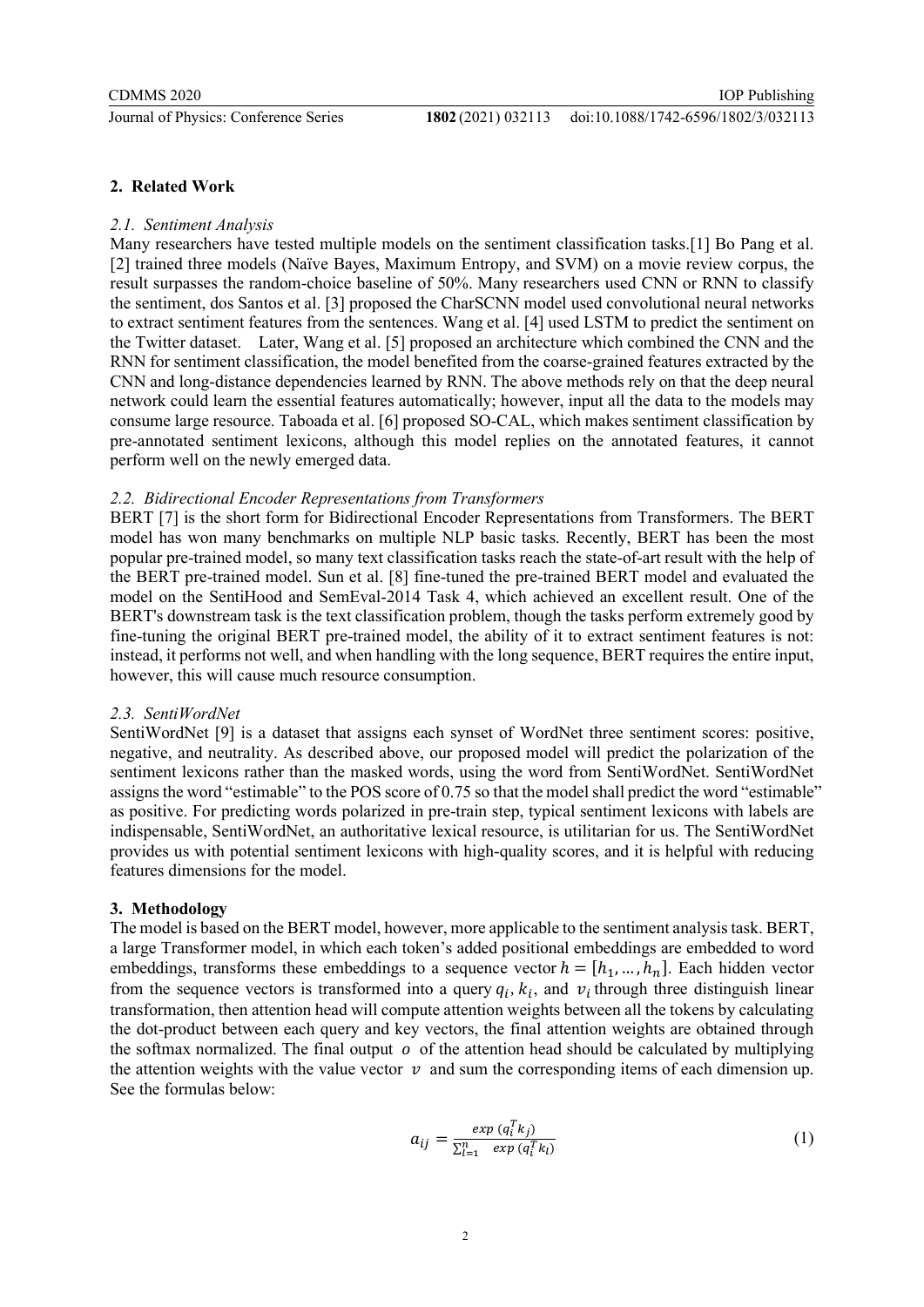**Journal of Physics: Conference Series** 

doi:10.1088/1742-6596/1802/3/032113

$$
o_i = \sum_{j=1}^n a_{ij} v_j \tag{2}
$$

It is crucial to introduce the pre-processing step of the BERT, where our method has nuance compared with it. Two unique tags,  $\langle$  cls  $\rangle$  and  $\langle$  sep  $\rangle$ , are added to the beginning of each input and the ending of each sentence, which constitute the whole input, respectively. The vector at the position of the  $\langle$  cls  $\rangle$  tag will be sent to the softmax layer and made a prediction. The slight differences between the original processing method and ours are 1. The  $\langle$  sep  $\rangle$  tag is inserted at the beginning of each sentence and could only attach the tokens belonging to the corresponding sentence part; 2. The  $\langle$  cls  $\rangle$  tag could only attach the  $\langle$  sep  $\rangle$  tags in the whole input rather than the entire input; the above two points are achieved through our new customized mask method, see the following section.

#### 3.1. Feature Selection

This section describes how we select our features based on SentiWordNet. SentiWordNet assigns each word three scores: positive, negative, neutrality, the sum of theses scores is equal to 1.0. As mentioned before, a movie review is quite long compared to the traditional reviews, which could reach even more than 500 words per review; however, not all these words are useful features for our task. In lexiconbased methods, it only pays attention to the lexicons, which contain intrinsic sentiment meanings, such as good, wonderful, terrific, etc. These words in lexicon-based method inspires us that not all the words in an entire movie review are important equally so that we choose the words which contain sentiment meanings as the input features to our model. We select these words according to the SentiWordNet, the word which has either a positive score or a negative score larger than 0.5 could be kept as features. The length of input could cut down to extraordinary size, which leads to fewer resources consuming and rapid inference speed. There are another two circumstances that need to be considered, negative words and subjunctive mood; both of them could change the attitude of the sentence, for example, "good" and "not good" are contradictory; consequently, these kinds of words are considered as features for input too.

#### 3.2. Sentiment Attention Mask

3.2.1. Customized Mask. In original BERT, it hides masked words from the other words through setting the mask tag to 0 and inserts only one  $\langle$  sep  $\rangle$  tag at the beginning of the entire input. As some movie reviews encounter the problem called "hold off before starting up," for example, the reviewer may lambaste the movie in the previous sentences, then convert to praise the movie in the last sentence, so that the final sentiment would be set to positive. However, the sentiment conveyed by the previous sentences would disturb the final sentiment to negative. For this reason, we want to extract the sentiment from each clause independently and then consider the final sentiment based on the combination of these sentiments, we insert  $\langle$  sep  $\rangle$  tag at the beginning of each clause, like the following:

 $\langle$  sep  $\rangle$   $\langle$  clause<sub>1</sub>  $\rangle$ ,  $\langle$  sep  $\rangle$   $\langle$  clause<sub>2</sub>  $\rangle$ , ...,  $\langle$  sep  $\rangle$   $\langle$  clause<sub>2</sub>  $\rangle$ 

In order to achieve that the sentiment of each clause is independent at first, we set each clause that could only be seen by its  $\langle$  sep  $\rangle$  tag, and  $\langle$  sep  $\rangle$  could see other  $\langle$  sep  $\rangle$ s to share information, like the following:

| $\langle$ sep $\rangle$ good wonderful $\langle$ sep $\rangle$ fabulous |  |
|-------------------------------------------------------------------------|--|
|-------------------------------------------------------------------------|--|

| [1, | ı, | 1, | l, | 0] |
|-----|----|----|----|----|
| [1, | 1, | 1, | 0, | 0] |
| [1, | 1, | 1, | 0, | 0] |
| [1, | 0, | 0, | 1, | 0] |
| [0, | 0, | 0, |    | 0] |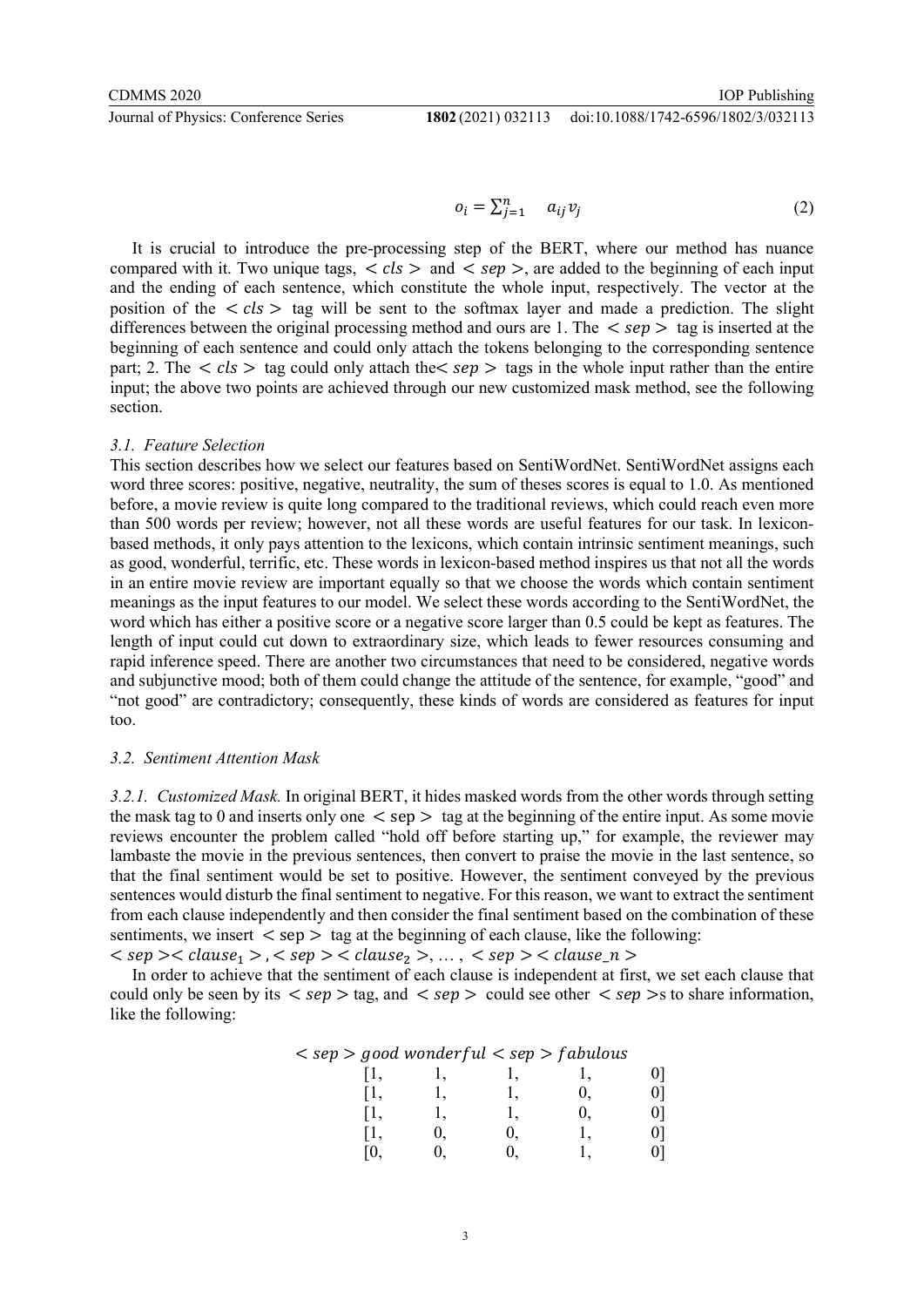doi:10.1088/1742-6596/1802/3/032113

For the negative words and subjunctive modal verbs, they can only see the word they decorate; the following example is from the Large Movie Review Dataset, the words in the bold format are the features selected, just for the simplicity, the chosen lexicons is more than the example:

I didn't know this came from Canada, but it is not very good however worthy watching.

For the last clause:  $\langle$ sep> not very good however worthy, the mask for "not" should looks like: [1, 1, 1, 1, 0, 0].

3.2.2. Pre-Training. At the pre-training step, we predict every sentiment lexicon's polarization rather than the masked words as original BERT does. Although SentiWordNet will provide each word with three individual scores for positive, negative, and neutrality. We do not do regression prediction here, rather classification task. As we ignore the words which have the highest score in neutrality, we divide the words into two types: positive and negative. At the result, the model will take the output from the last layer and predict the polarization of each sentiment lexicon (see the formula below):

$$
P = \sigma(w * h + b) \tag{3}
$$

Where  $h$  is the hidden outputs from the transformer block, the above probability  $P$  is estimated through one fully-connected layer, then activated by the sigmoid function. We use the cross-entropy loss for this step:

$$
loss = -(ylog(p) + (1 - y) log log (1 - p))
$$
\n(4)

Where  $y$  refers to the prediction from the function above when the prediction is 1, i.e., positive, the loss function is  $-\gamma log(p)$ , or vice versa.

This step does not use the powerful pre-trained model from the original BERT, we set both the embedding size and the hidden size to 256, and choose the cross-entropy loss to be updated. We finished our pre-training step with the learning rate of 1e-4 in 100000 steps on a single NVIDIA GTX 1060ti GPU.

3.2.3. DownStream Task – Sentiment Classification. After the pre-train step, we can continue the next step – predict the polarization of the entire review. There is another crucial tag which has not been mentioned above, the  $\langle$  cls  $\rangle$  tag. This tag will be inserted at the beginning of the input when processing the data. The  $\langle$  cls  $\rangle$  tag could only see the  $\langle$  sep  $\rangle$  tag at the beginning of each clause, which could be achieved through the mask. The output of the  $\langle$  cls  $\rangle$  tag will predict the polarization in a non-autoregressive way:

$$
f = softmax(W_2h_z + b_2) \in R^{[V]})
$$
\n
$$
(5)
$$

Where  $h_z$  is the hidden state of the  $\langle$  cls  $\rangle$  tag, and |V| is the polarization size, i.e., 2, f refers to the probabilities of the positive tag and the negative tag. The loss function used for the downstream task is negative log-likelihood loss:

$$
-y_{true} * log(p) \tag{6}
$$

We fine-tuned the model in 100000s with the learning rate of 2e-5 on the same GPU as the pre-train step.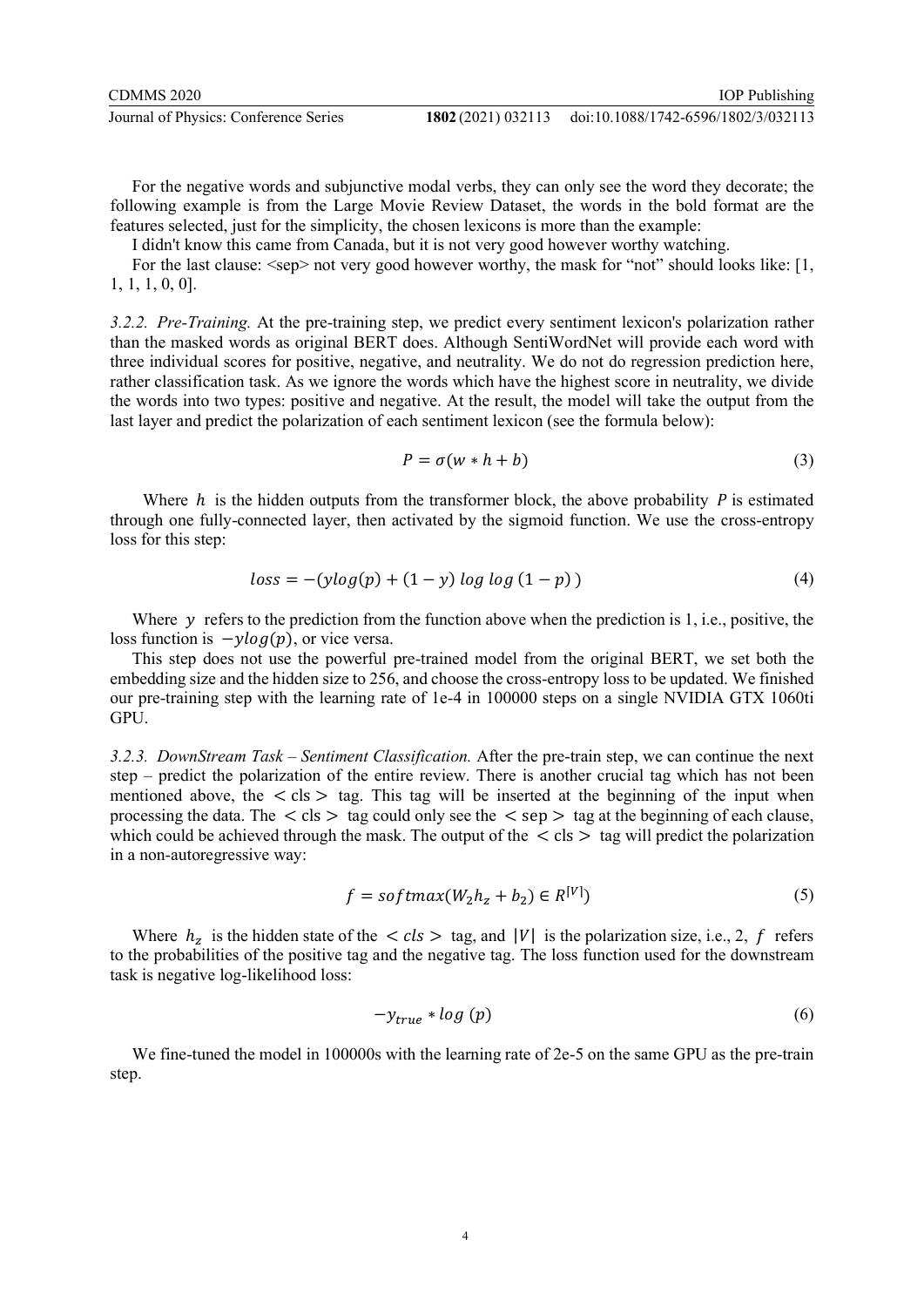# 4. Evaluation

# 4.1. Datasets and Training

We use the Large Movie Review from Stanford University for the evaluation, because the length of the reviews is long enough, which satisfies one of our research goals, i.e., long sequence. Large Movie Review is a dataset for binary sentiment classification containing substantially more data than previous benchmark datasets; it consists of 25000 movie reviews with labels of high qualities for training data, 25000 for testing data too. Each review was labeled as positive sentiment or negative sentiment, then leading to our classification results should be either positive or negative. F-1 Score, precision, and recall were used as evaluation metrics.

The hyper-parameters configuration is the same as the BERT-BASE model, except for the final linear layer applied on the encoder outputs from the BERT encoder. The linear layer's hidden size before the softmax (or sigmoid for the pre-train step) layer is identical to the polarization size, i.e., 2. The Adam optimizer updated both for pre-train step with 1e-4 learning rate and for fine-tune step with 2e-5 learning rate; The batch size is 64.

# 4.2. Result Analysis

We compare our model with two state-of-the-art methods:

- A typical lexicon-based method called SO-CAL, which is the Semantic Orientation CALculator, a tool to extract sentiment from text [6];
- BERT-BASE, we used the existing pre-trained model, and just fine-tuned the model on our dataset.

The model was implemented by TensorFlow [10], and the Transformer part of the code was from the original source BERT code.

| <b>Scores</b>    | тp    | FN    | <b>Precision</b> | Recall | $F-1$ |
|------------------|-------|-------|------------------|--------|-------|
|                  | FP    | TN    |                  |        |       |
| <b>SENT BERT</b> | 10231 | 2269  | 0.83             | 0.81   | 0.82  |
|                  | 1990  | 10510 |                  |        |       |
| <b>BERT BASE</b> | 9981  | 2519  | 0.78             | 0.79   | 0.78  |
|                  | 2778  | 9722  |                  |        |       |
| SO-CAL           | 8949  | 3551  | 0.50             | 0.71   | 0.58  |
|                  | 9003  | 3491  |                  |        |       |

Table 1. Results of comparison between different models on Large Movie Review

As described in Table 1, Our method beats the other two methods, especially outperforms the SO-CAL significantly. The intuition is clear: Each movie review's length is quite long, so the features selected by SO-CAL are too many, and SO-CAL could not handle the relationship between sentences (especially one review consists of many clauses).

Our model used  $\langle$  sep  $\rangle$  tags to collect the sentiment information from each clause and combine them through the  $\langle$  cls  $\rangle$  tag to make the prediction, which made our model more suitable for the long sequence with many sentiment features. As the movie review in the dataset is quite long, our method could capture the essential features for sentiment analysis without less noisy disturbance, our model not only has much faster speed than the BERT-BASE model in training and inference speeds but also get higher F-1 score than the BERT-BASE.

One of the advantages of our model is less computation consumption, the average length of the reviews in Large Movie Review Dataset is approximately 300, which would hinder the model from fast train speed and require lots of resources. To fix this problem, the model does not take the entire sentence as input, but rather the sentiment lexicons in the sentence. Only the words with either positive score or negative score will be regarded as features; then the model would mask some words with dynamic percentage; finally, the model should predict the sentiment polarization of these masked words. The